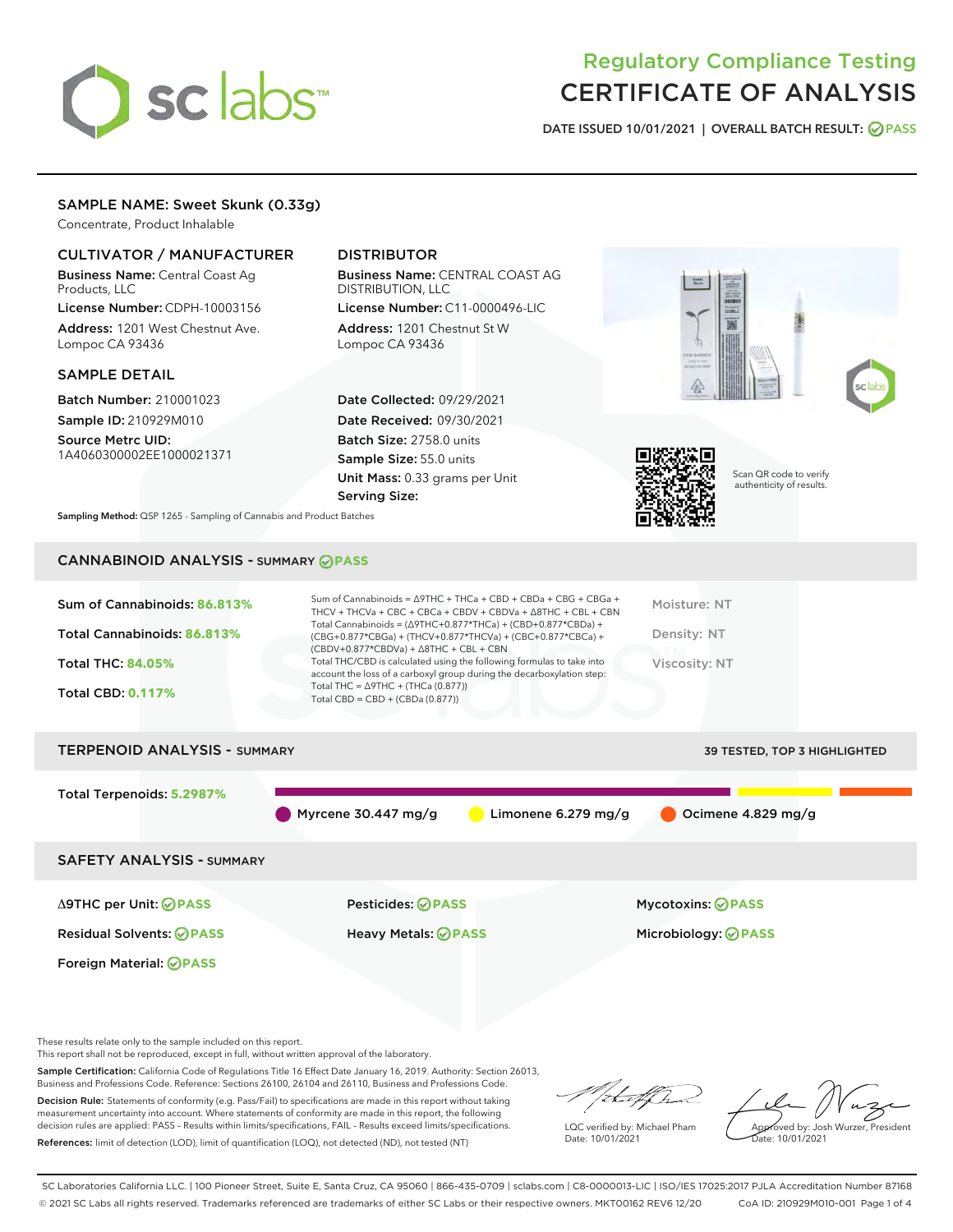



SWEET SKUNK (0.33G) | DATE ISSUED 10/01/2021 | OVERALL BATCH RESULT: **○** PASS

## CANNABINOID TEST RESULTS - 09/30/2021 @ PASS

Tested by high-performance liquid chromatography with diode-array detection (HPLC-DAD). **Method:** QSP 1157 - Analysis of Cannabinoids by HPLC-DAD

#### TOTAL CANNABINOIDS: **86.813%**

Total Cannabinoids (Total THC) + (Total CBD) + (Total CBG) + (Total THCV) + (Total CBC) + (Total CBDV) + ∆8THC + CBL + CBN

TOTAL THC: **84.05%** Total THC (∆9THC+0.877\*THCa)

TOTAL CBD: **0.117%**

Total CBD (CBD+0.877\*CBDa)

TOTAL CBG: 1.856% Total CBG (CBG+0.877\*CBGa)

TOTAL THCV: 0.67% Total THCV (THCV+0.877\*THCVa)

TOTAL CBC: ND Total CBC (CBC+0.877\*CBCa)

TOTAL CBDV: ND Total CBDV (CBDV+0.877\*CBDVa)

| <b>COMPOUND</b>            | LOD/LOQ<br>(mg/g) | <b>MEASUREMENT</b><br><b>UNCERTAINTY</b><br>mg/g | <b>RESULT</b><br>(mg/g) | <b>RESULT</b><br>(%) |
|----------------------------|-------------------|--------------------------------------------------|-------------------------|----------------------|
| <b>A9THC</b>               | 0.06/0.26         | ±28.913                                          | 840.50                  | 84.050               |
| <b>CBG</b>                 | 0.06 / 0.19       | ±0.731                                           | 18.56                   | 1.856                |
| <b>THCV</b>                | 0.1 / 0.2         | ±0.33                                            | 6.7                     | 0.67                 |
| <b>CBN</b>                 | 0.1/0.3           | ±0.08                                            | 1.2                     | 0.12                 |
| <b>CBD</b>                 | 0.07/0.29         | ±0.054                                           | 1.17                    | 0.117                |
| $\triangle$ 8THC           | 0.1/0.4           | N/A                                              | <b>ND</b>               | <b>ND</b>            |
| <b>THCa</b>                | 0.05/0.14         | N/A                                              | <b>ND</b>               | <b>ND</b>            |
| <b>THCVa</b>               | 0.07 / 0.20       | N/A                                              | <b>ND</b>               | <b>ND</b>            |
| <b>CBDa</b>                | 0.02/0.19         | N/A                                              | <b>ND</b>               | <b>ND</b>            |
| <b>CBDV</b>                | 0.04 / 0.15       | N/A                                              | <b>ND</b>               | <b>ND</b>            |
| <b>CBDVa</b>               | 0.03 / 0.53       | N/A                                              | <b>ND</b>               | <b>ND</b>            |
| <b>CBGa</b>                | 0.1/0.2           | N/A                                              | <b>ND</b>               | <b>ND</b>            |
| <b>CBL</b>                 | 0.06 / 0.24       | N/A                                              | <b>ND</b>               | <b>ND</b>            |
| <b>CBC</b>                 | 0.2 / 0.5         | N/A                                              | <b>ND</b>               | <b>ND</b>            |
| <b>CBCa</b>                | 0.07/0.28         | N/A                                              | <b>ND</b>               | <b>ND</b>            |
| <b>SUM OF CANNABINOIDS</b> |                   |                                                  | 868.13 mg/g             | 86.813%              |

#### **UNIT MASS: 0.33 grams per Unit**

| ∆9THC per Unit                        | 1120 per-package limit     | 277.36 mg/unit<br><b>PASS</b> |  |
|---------------------------------------|----------------------------|-------------------------------|--|
| <b>Total THC per Unit</b>             |                            | 277.36 mg/unit                |  |
| <b>CBD per Unit</b>                   |                            | $0.39$ mg/unit                |  |
| <b>Total CBD per Unit</b>             |                            | $0.39$ mg/unit                |  |
| Sum of Cannabinoids<br>per Unit       |                            | 286.48 mg/unit                |  |
| <b>Total Cannabinoids</b><br>per Unit |                            | 286.47 mg/unit                |  |
| <b>MOISTURE TEST RESULT</b>           | <b>DENSITY TEST RESULT</b> | <b>VISCOSITY TEST RESULT</b>  |  |

Not Tested

Not Tested

Not Tested

| <b>TERPENOID TEST RESULTS - 10/01/2021</b> |  |
|--------------------------------------------|--|
|--------------------------------------------|--|

Terpene analysis utilizing gas chromatography-flame ionization detection (GC-FID). **Method:** QSP 1192 - Analysis of Terpenoids by GC-FID

| <b>COMPOUND</b>         | LOD/LOQ<br>(mg/g) | <b>MEASUREMENT</b><br><b>UNCERTAINTY</b><br>mg/g | <b>RESULT</b><br>(mg/g)                         | <b>RESULT</b><br>$(\%)$ |
|-------------------------|-------------------|--------------------------------------------------|-------------------------------------------------|-------------------------|
| <b>Myrcene</b>          | 0.008 / 0.025     | ±0.3928                                          | 30.447                                          | 3.0447                  |
| Limonene                | 0.005 / 0.016     | ±0.0898                                          | 6.279                                           | 0.6279                  |
| Ocimene                 | 0.011 / 0.038     | ±0.1550                                          | 4.829                                           | 0.4829                  |
| $\upbeta$ Caryophyllene | 0.004 / 0.012     | ±0.1165                                          | 3.273                                           | 0.3273                  |
| $\alpha$ Pinene         | 0.005 / 0.017     | ±0.0194                                          | 2.258                                           | 0.2258                  |
| $\beta$ Pinene          | 0.004 / 0.014     | ±0.0156                                          | 1.354                                           | 0.1354                  |
| Linalool                | 0.009 / 0.032     | ±0.0387                                          | 1.019                                           | 0.1019                  |
| $\alpha$ Humulene       | 0.009/0.029       | ±0.0288                                          | 0.896                                           | 0.0896                  |
| Terpinolene             | 0.008 / 0.026     | ±0.0158                                          | 0.771                                           | 0.0771                  |
| $\alpha$ Bisabolol      | 0.008 / 0.026     | ±0.0146                                          | 0.273                                           | 0.0273                  |
| Fenchol                 | 0.010 / 0.034     | ±0.0104                                          | 0.269                                           | 0.0269                  |
| Guaiol                  | 0.009 / 0.030     | ±0.0100                                          | 0.212                                           | 0.0212                  |
| Terpineol               | 0.016 / 0.055     | ±0.0128                                          | 0.208                                           | 0.0208                  |
| trans-β-Farnesene       | 0.008 / 0.025     | ±0.0057                                          | 0.161                                           | 0.0161                  |
| Valencene               | 0.009 / 0.030     | ±0.0111                                          | 0.161                                           | 0.0161                  |
| Camphene                | 0.005 / 0.015     | ±0.0014                                          | 0.126                                           | 0.0126                  |
| Nerolidol               | 0.009 / 0.028     | ±0.0060                                          | 0.095                                           | 0.0095                  |
| <b>Borneol</b>          | 0.005 / 0.016     | ±0.0033                                          | 0.079                                           | 0.0079                  |
| Fenchone                | 0.009 / 0.028     | ±0.0018                                          | 0.061                                           | 0.0061                  |
| Citronellol             | 0.003 / 0.010     | ±0.0026                                          | 0.054                                           | 0.0054                  |
| Caryophyllene<br>Oxide  | 0.010 / 0.033     | ±0.0019                                          | 0.042                                           | 0.0042                  |
| $\alpha$ Phellandrene   | 0.006 / 0.020     | ±0.0004                                          | 0.029                                           | 0.0029                  |
| $\alpha$ Terpinene      | 0.005 / 0.017     | ±0.0004                                          | 0.028                                           | 0.0028                  |
| $\gamma$ Terpinene      | 0.006 / 0.018     | ±0.0004                                          | 0.026                                           | 0.0026                  |
| 3 Carene                | 0.005 / 0.018     | ±0.0003                                          | 0.021                                           | 0.0021                  |
| <b>Geranyl Acetate</b>  | 0.004 / 0.014     | ±0.0007                                          | 0.016                                           | 0.0016                  |
| Eucalyptol              | 0.006 / 0.018     | N/A                                              | <loq< th=""><th><loq< th=""></loq<></th></loq<> | <loq< th=""></loq<>     |
| Sabinene Hydrate        | 0.006 / 0.022     | N/A                                              | <loq< th=""><th><loq< th=""></loq<></th></loq<> | <loq< th=""></loq<>     |
| Nerol                   | 0.003 / 0.011     | N/A                                              | <loq< th=""><th><loq< th=""></loq<></th></loq<> | <loq< th=""></loq<>     |
| Geraniol                | 0.002 / 0.007     | N/A                                              | $<$ l OO                                        | $\sim$ 0.0              |
| Sabinene                | 0.004 / 0.014     | N/A                                              | ND                                              | ND                      |
| p-Cymene                | 0.005 / 0.016     | N/A                                              | ND                                              | ND                      |
| (-)-Isopulegol          | 0.005 / 0.016     | N/A                                              | ND                                              | <b>ND</b>               |
| Camphor                 | 0.006 / 0.019     | N/A                                              | ND                                              | <b>ND</b>               |
| Isoborneol              | 0.004 / 0.012     | N/A                                              | ND                                              | ND                      |
| Menthol                 | 0.008 / 0.025     | N/A                                              | ND                                              | <b>ND</b>               |
| R-(+)-Pulegone          | 0.003 / 0.011     | N/A                                              | ND                                              | ND                      |
| $\alpha$ Cedrene        | 0.005 / 0.016     | N/A                                              | ND                                              | ND                      |
| Cedrol                  | 0.008 / 0.027     | N/A                                              | ND                                              | <b>ND</b>               |
| <b>TOTAL TERPENOIDS</b> |                   |                                                  | 52.987 mg/g                                     | 5.2987%                 |

SC Laboratories California LLC. | 100 Pioneer Street, Suite E, Santa Cruz, CA 95060 | 866-435-0709 | sclabs.com | C8-0000013-LIC | ISO/IES 17025:2017 PJLA Accreditation Number 87168 © 2021 SC Labs all rights reserved. Trademarks referenced are trademarks of either SC Labs or their respective owners. MKT00162 REV6 12/20 CoA ID: 210929M010-001 Page 2 of 4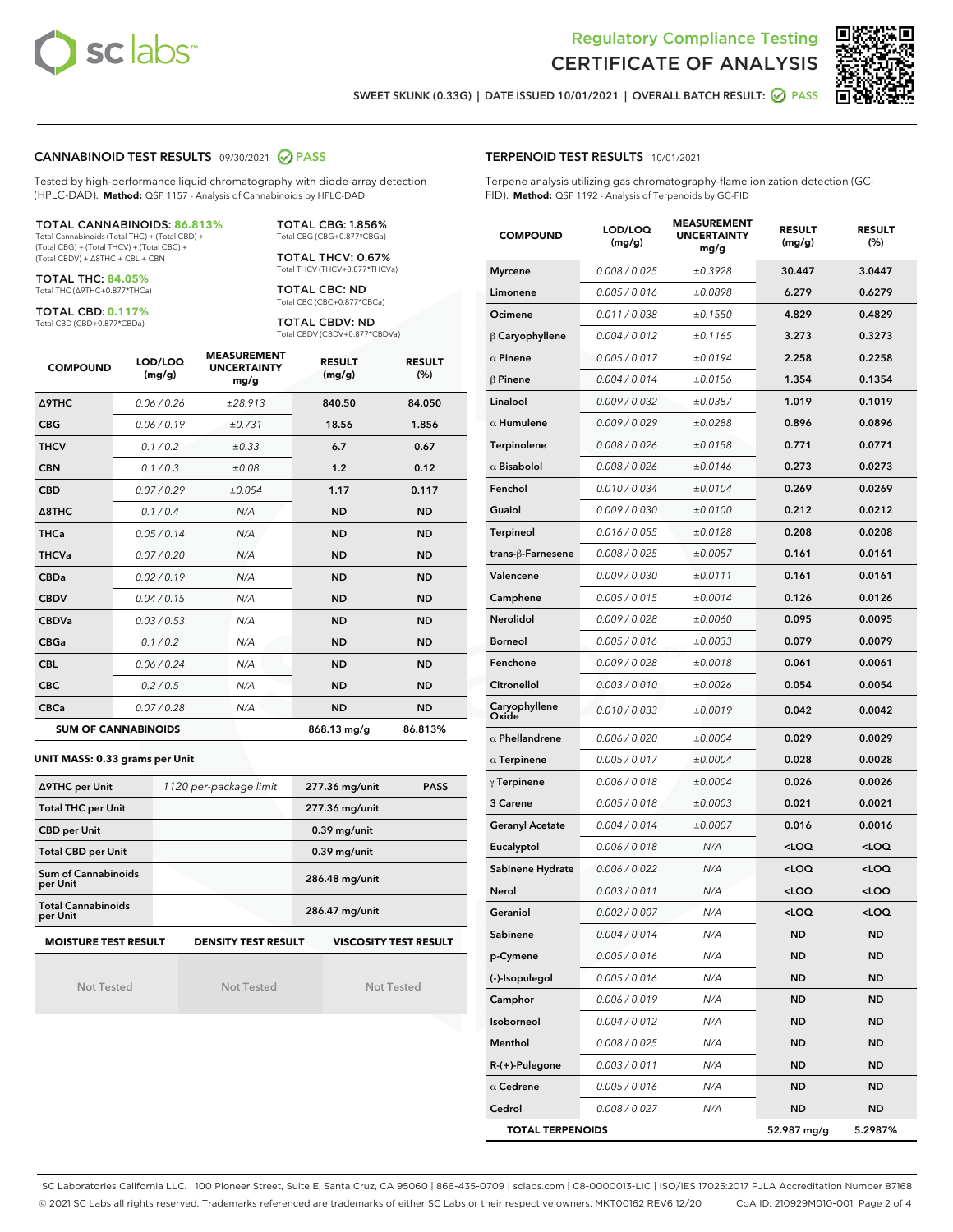



SWEET SKUNK (0.33G) | DATE ISSUED 10/01/2021 | OVERALL BATCH RESULT: @ PASS

# CATEGORY 1 PESTICIDE TEST RESULTS - 10/01/2021 2 PASS

Pesticide and plant growth regulator analysis utilizing high-performance liquid chromatography-mass spectrometry (HPLC-MS) or gas chromatography-mass spectrometry (GC-MS). \*GC-MS utilized where indicated. **Method:** QSP 1212 - Analysis of Pesticides and Mycotoxins by LC-MS or QSP 1213 - Analysis of Pesticides by GC-MS

| <b>COMPOUND</b>             | LOD/LOQ<br>$(\mu g/g)$ | <b>ACTION</b><br><b>LIMIT</b><br>$(\mu g/g)$ | <b>MEASUREMENT</b><br><b>UNCERTAINTY</b><br>µg/g | <b>RESULT</b><br>$(\mu g/g)$ | <b>RESULT</b> |
|-----------------------------|------------------------|----------------------------------------------|--------------------------------------------------|------------------------------|---------------|
| Aldicarb                    | 0.03 / 0.08            | $\geq$ LOD                                   | N/A                                              | <b>ND</b>                    | <b>PASS</b>   |
| Carbofuran                  | 0.02/0.05              | $\ge$ LOD                                    | N/A                                              | <b>ND</b>                    | <b>PASS</b>   |
| Chlordane*                  | 0.03 / 0.08            | $\ge$ LOD                                    | N/A                                              | <b>ND</b>                    | <b>PASS</b>   |
| Chlorfenapyr*               | 0.03/0.10              | $\ge$ LOD                                    | N/A                                              | <b>ND</b>                    | <b>PASS</b>   |
| Chlorpyrifos                | 0.02 / 0.06            | $\ge$ LOD                                    | N/A                                              | <b>ND</b>                    | <b>PASS</b>   |
| Coumaphos                   | 0.02 / 0.07            | $\ge$ LOD                                    | N/A                                              | <b>ND</b>                    | <b>PASS</b>   |
| Daminozide                  | 0.02 / 0.07            | $\ge$ LOD                                    | N/A                                              | <b>ND</b>                    | <b>PASS</b>   |
| <b>DDVP</b><br>(Dichlorvos) | 0.03/0.09              | $\ge$ LOD                                    | N/A                                              | <b>ND</b>                    | <b>PASS</b>   |
| Dimethoate                  | 0.03 / 0.08            | $\ge$ LOD                                    | N/A                                              | <b>ND</b>                    | <b>PASS</b>   |
| Ethoprop(hos)               | 0.03/0.10              | $\ge$ LOD                                    | N/A                                              | <b>ND</b>                    | <b>PASS</b>   |
| Etofenprox                  | 0.02 / 0.06            | $\ge$ LOD                                    | N/A                                              | <b>ND</b>                    | <b>PASS</b>   |
| Fenoxycarb                  | 0.03/0.08              | $\ge$ LOD                                    | N/A                                              | <b>ND</b>                    | <b>PASS</b>   |
| Fipronil                    | 0.03 / 0.08            | $\ge$ LOD                                    | N/A                                              | <b>ND</b>                    | <b>PASS</b>   |
| Imazalil                    | 0.02 / 0.06            | $\ge$ LOD                                    | N/A                                              | <b>ND</b>                    | <b>PASS</b>   |
| <b>Methiocarb</b>           | 0.02 / 0.07            | $\ge$ LOD                                    | N/A                                              | <b>ND</b>                    | <b>PASS</b>   |
| Methyl<br>parathion         | 0.03/0.10              | $\ge$ LOD                                    | N/A                                              | <b>ND</b>                    | <b>PASS</b>   |
| <b>Mevinphos</b>            | 0.03/0.09              | $\ge$ LOD                                    | N/A                                              | <b>ND</b>                    | <b>PASS</b>   |
| Paclobutrazol               | 0.02 / 0.05            | $\ge$ LOD                                    | N/A                                              | <b>ND</b>                    | <b>PASS</b>   |
| Propoxur                    | 0.03/0.09              | $\ge$ LOD                                    | N/A                                              | <b>ND</b>                    | <b>PASS</b>   |
| Spiroxamine                 | 0.03 / 0.08            | $\ge$ LOD                                    | N/A                                              | <b>ND</b>                    | <b>PASS</b>   |
| <b>Thiacloprid</b>          | 0.03/0.10              | $\ge$ LOD                                    | N/A                                              | <b>ND</b>                    | <b>PASS</b>   |
|                             |                        |                                              |                                                  |                              |               |

# CATEGORY 2 PESTICIDE TEST RESULTS - 10/01/2021 @ PASS

| <b>ACTION</b><br><b>MEASUREMENT</b><br>LOD/LOO<br><b>RESULT</b><br><b>RESULT</b><br><b>UNCERTAINTY</b><br><b>COMPOUND</b><br>LIMIT<br>$(\mu g/g)$<br>$(\mu g/g)$<br>$(\mu g/g)$<br>$\mu$ g/g<br>Abamectin<br>0.03/0.10<br>0.1<br><b>ND</b><br><b>PASS</b><br>N/A<br>0.02/0.07<br>0.1<br>N/A<br><b>ND</b><br><b>PASS</b><br>Acephate<br>0.02/0.07<br>0.1<br>N/A<br><b>ND</b><br><b>PASS</b><br>Acequinocyl |  |
|-----------------------------------------------------------------------------------------------------------------------------------------------------------------------------------------------------------------------------------------------------------------------------------------------------------------------------------------------------------------------------------------------------------|--|
|                                                                                                                                                                                                                                                                                                                                                                                                           |  |
|                                                                                                                                                                                                                                                                                                                                                                                                           |  |
|                                                                                                                                                                                                                                                                                                                                                                                                           |  |
|                                                                                                                                                                                                                                                                                                                                                                                                           |  |
| 0.02/0.05<br><b>ND</b><br>0.1<br>N/A<br><b>PASS</b><br>Acetamiprid                                                                                                                                                                                                                                                                                                                                        |  |
| 0.02/0.07<br>0.1<br><b>ND</b><br><b>PASS</b><br>Azoxystrobin<br>N/A                                                                                                                                                                                                                                                                                                                                       |  |
| <b>Bifenazate</b><br>0.01/0.04<br>0.1<br>N/A<br><b>ND</b><br><b>PASS</b>                                                                                                                                                                                                                                                                                                                                  |  |
| <b>Bifenthrin</b><br>0.02/0.05<br>3<br>N/A<br><b>ND</b><br><b>PASS</b>                                                                                                                                                                                                                                                                                                                                    |  |
| <b>Boscalid</b><br>0.03/0.09<br>0.1<br><b>ND</b><br>N/A<br><b>PASS</b>                                                                                                                                                                                                                                                                                                                                    |  |
| 0.19/0.57<br>0.7<br>N/A<br><b>ND</b><br><b>PASS</b><br>Captan                                                                                                                                                                                                                                                                                                                                             |  |
| <b>ND</b><br>0.02/0.06<br>0.5<br>N/A<br><b>PASS</b><br>Carbaryl                                                                                                                                                                                                                                                                                                                                           |  |
| Chlorantranilip-<br>0.04/0.12<br>10<br>N/A<br><b>ND</b><br><b>PASS</b><br>role                                                                                                                                                                                                                                                                                                                            |  |
| Clofentezine<br>0.03/0.09<br>0.1<br>N/A<br><b>ND</b><br><b>PASS</b>                                                                                                                                                                                                                                                                                                                                       |  |

| <b>CATEGORY 2 PESTICIDE TEST RESULTS</b> - 10/01/2021 continued |
|-----------------------------------------------------------------|
|-----------------------------------------------------------------|

| <b>COMPOUND</b>               | LOD/LOQ<br>(µg/g) | <b>ACTION</b><br><b>LIMIT</b><br>$(\mu g/g)$ | <b>MEASUREMENT</b><br><b>UNCERTAINTY</b><br>µg/g | <b>RESULT</b><br>(µg/g) | <b>RESULT</b> |
|-------------------------------|-------------------|----------------------------------------------|--------------------------------------------------|-------------------------|---------------|
| Cyfluthrin                    | 0.12 / 0.38       | $\overline{\mathcal{L}}$                     | N/A                                              | ND                      | <b>PASS</b>   |
| Cypermethrin                  | 0.11 / 0.32       | 1                                            | N/A                                              | <b>ND</b>               | <b>PASS</b>   |
| Diazinon                      | 0.02 / 0.05       | 0.1                                          | N/A                                              | <b>ND</b>               | <b>PASS</b>   |
| Dimethomorph                  | 0.03 / 0.09       | 2                                            | N/A                                              | ND                      | <b>PASS</b>   |
| Etoxazole                     | 0.02 / 0.06       | 0.1                                          | N/A                                              | <b>ND</b>               | <b>PASS</b>   |
| Fenhexamid                    | 0.03 / 0.09       | 0.1                                          | N/A                                              | <b>ND</b>               | <b>PASS</b>   |
| Fenpyroximate                 | 0.02 / 0.06       | 0.1                                          | N/A                                              | ND                      | <b>PASS</b>   |
| Flonicamid                    | 0.03 / 0.10       | 0.1                                          | N/A                                              | ND                      | <b>PASS</b>   |
| Fludioxonil                   | 0.03 / 0.10       | 0.1                                          | N/A                                              | <b>ND</b>               | <b>PASS</b>   |
| Hexythiazox                   | 0.02 / 0.07       | 0.1                                          | N/A                                              | <b>ND</b>               | <b>PASS</b>   |
| Imidacloprid                  | 0.04 / 0.11       | 5                                            | N/A                                              | ND                      | <b>PASS</b>   |
| Kresoxim-methyl               | 0.02 / 0.07       | 0.1                                          | N/A                                              | <b>ND</b>               | <b>PASS</b>   |
| Malathion                     | 0.03 / 0.09       | 0.5                                          | N/A                                              | ND                      | <b>PASS</b>   |
| Metalaxyl                     | 0.02 / 0.07       | $\overline{2}$                               | N/A                                              | ND                      | <b>PASS</b>   |
| Methomyl                      | 0.03 / 0.10       | 1                                            | N/A                                              | <b>ND</b>               | <b>PASS</b>   |
| Myclobutanil                  | 0.03 / 0.09       | 0.1                                          | N/A                                              | <b>ND</b>               | <b>PASS</b>   |
| Naled                         | 0.02 / 0.07       | 0.1                                          | N/A                                              | ND                      | <b>PASS</b>   |
| Oxamyl                        | 0.04 / 0.11       | 0.5                                          | N/A                                              | ND                      | <b>PASS</b>   |
| Pentachloronitro-<br>benzene* | 0.03 / 0.09       | 0.1                                          | N/A                                              | <b>ND</b>               | <b>PASS</b>   |
| Permethrin                    | 0.04 / 0.12       | 0.5                                          | N/A                                              | ND                      | <b>PASS</b>   |
| Phosmet                       | 0.03/0.10         | 0.1                                          | N/A                                              | ND                      | <b>PASS</b>   |
| Piperonylbu-<br>toxide        | 0.02 / 0.07       | 3                                            | N/A                                              | ND                      | <b>PASS</b>   |
| Prallethrin                   | 0.03 / 0.08       | 0.1                                          | N/A                                              | ND                      | <b>PASS</b>   |
| Propiconazole                 | 0.02 / 0.07       | 0.1                                          | N/A                                              | ND                      | <b>PASS</b>   |
| Pyrethrins                    | 0.04 / 0.12       | 0.5                                          | N/A                                              | ND                      | <b>PASS</b>   |
| Pyridaben                     | 0.02 / 0.07       | 0.1                                          | N/A                                              | <b>ND</b>               | <b>PASS</b>   |
| Spinetoram                    | 0.02 / 0.07       | 0.1                                          | N/A                                              | ND                      | <b>PASS</b>   |
| Spinosad                      | 0.02 / 0.07       | 0.1                                          | N/A                                              | ND                      | <b>PASS</b>   |
| Spiromesifen                  | 0.02 / 0.05       | 0.1                                          | N/A                                              | ND                      | <b>PASS</b>   |
| Spirotetramat                 | 0.02 / 0.06       | 0.1                                          | N/A                                              | ND                      | <b>PASS</b>   |
| Tebuconazole                  | 0.02 / 0.07       | 0.1                                          | N/A                                              | ND                      | <b>PASS</b>   |
| Thiamethoxam                  | 0.03 / 0.10       | 5                                            | N/A                                              | ND                      | <b>PASS</b>   |
| Trifloxystrobin               | 0.03 / 0.08       | 0.1                                          | N/A                                              | ND                      | <b>PASS</b>   |

SC Laboratories California LLC. | 100 Pioneer Street, Suite E, Santa Cruz, CA 95060 | 866-435-0709 | sclabs.com | C8-0000013-LIC | ISO/IES 17025:2017 PJLA Accreditation Number 87168 © 2021 SC Labs all rights reserved. Trademarks referenced are trademarks of either SC Labs or their respective owners. MKT00162 REV6 12/20 CoA ID: 210929M010-001 Page 3 of 4